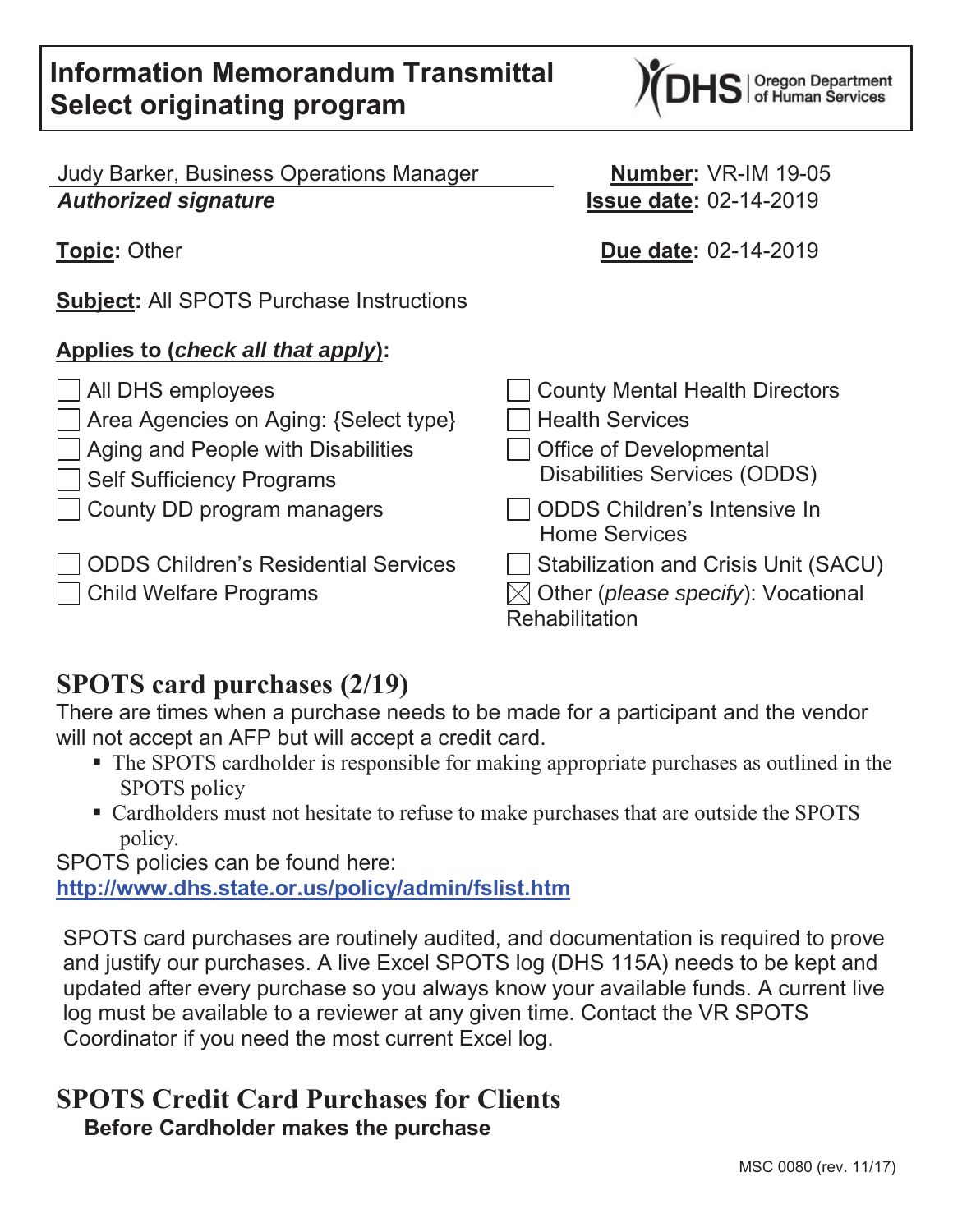- VRC is to issue AFP to US Bank for the Credit Card purchase
- If VRC is unavailable to issue AFP, required documentation (detailed planned service page, plan revision, case note or email) is given to cardholder and included in spots records. **AFP is to be issued by someone other than the cardholder prior to purchase.**
- A complete copy of required documentation (ie: Paid AFP, signed/VRC Approved invoice and VRC's request, Medical record request letter) must be in both the client file and with cardholder's SPOTS records.
- **VR Counselors are responsible to ensure the service is included in the IPE**.
- **Ensure you have the funds available on your SPOTS card**
- The cardholder is responsible to get the invoice or receipt from the vendor after the purchase is made. The invoice/receipt is then stamped date received and "VRC Verification" and signed by the counselor. The AFP is then paid (by anyone) and put into the client file with a copy given to the cardholder.
- Note: If the VRC issues the AFP, with all required information in the description, that is considered "in writing" and nothing else is required.

### **AFP Requirements**

AFP is required to be issued prior to the purchase to US Bank as a Credit Card payment using the correct Service Category and Sub category (as written in the IPE) by **someone other than the cardholder**. Include in the description the following information:

- **Vendor name** where did we buy it?
- **Date of Service** date purchased or approximate date range of the service to be provided
- **Detailed Item description** what are we paying for exactly?

Because the AFP is issued prior to purchase, the amount of the purchase may exceed the amount of the AFP because of unanticipated costs (shipping, postage, etc.). When this occurs, the payment can be \$100 or 20% over, whichever is less. AFPs can be paid for less than authorized.

**EXAMPLE:** The SPOTS cardholder is asked to make a client purchase for a VRC. The AFP to US Bank with all information in the body of the AFP must be issued by someone other than the SPOTS cardholder. If the VRC issues the AFP that is considered the written approval. If another staff person issues the AFP the written approval such as case note needs to be attached to the AFP.

# **SPOTS Credit Card purchases for Office**

• **Standard Office supplies:** We are required to use contracted vendors to purchase what is considered standard office supplies. **(See Office Purchasing)** Cardholder makes the purchase. When delivery is received Manager reviews and signs the invoice to verify receipt and appropriate purchasing. Cardholder keeps all documentation with their SPOTS records as required by retention policy.